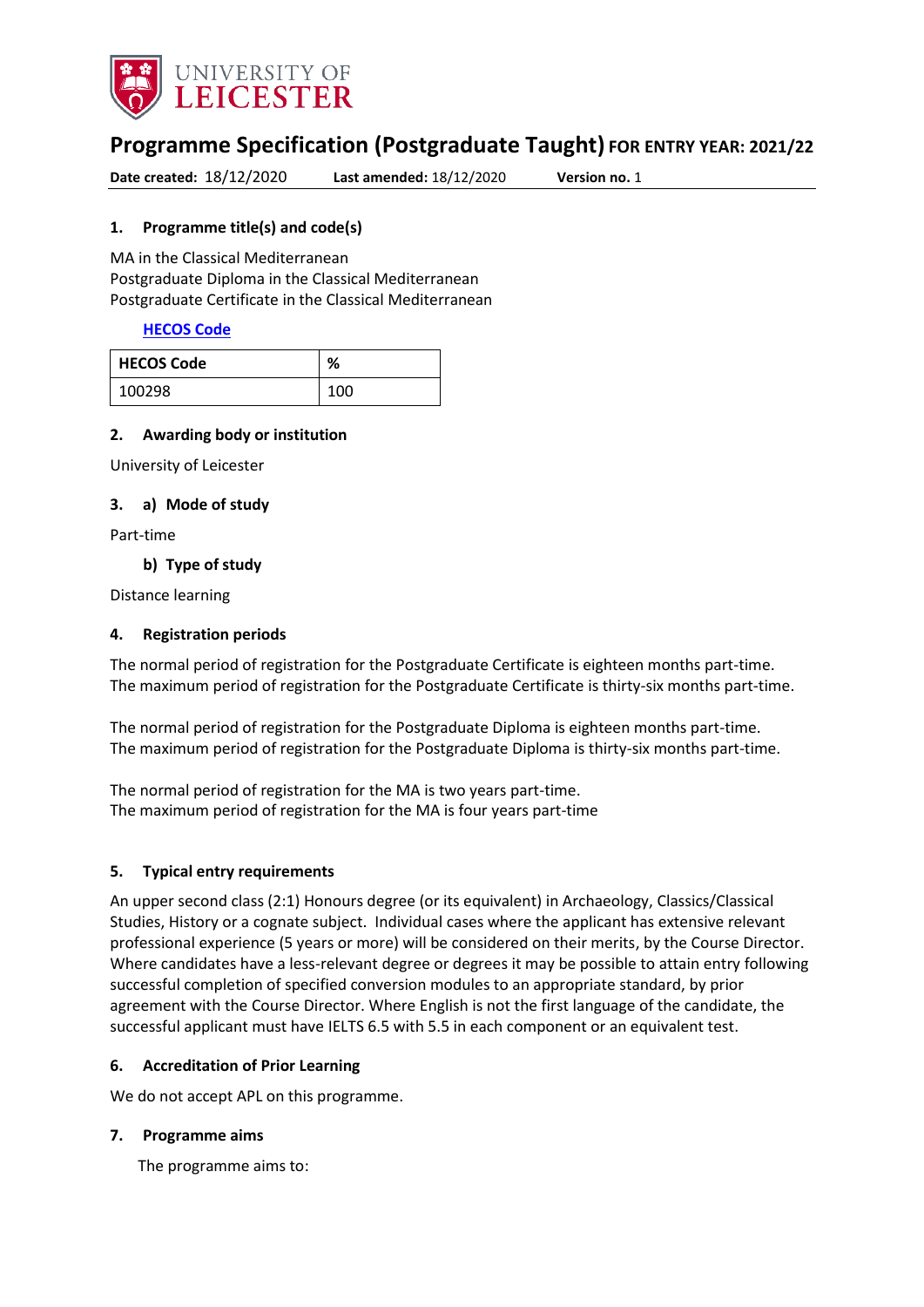- develop an approach to the study of the Classical Mediterranean that takes a critical perspective to the long history of the investigation of its textual and material remains
- develop an approach to the Classical world that engages with current debates and cutting edge theoretical approaches in ancient history and classical archaeology;
- provide students with a high level of competence in the cultures of the classical Mediterranean, by exploring chosen specialist subjects;
- develop students' methodological expertise in critical use of source materials;
- enable students to reflect critically on the economic, social, political, cultural, artistic and religious developments and interaction between the various regions and powers of the Mediterranean region in classical antiquity;
- develop students' ability to conduct independent research ;
- build students' awareness of the potential of interdisciplinary research;
- promote thoughtful and ethical research practices;
- enhance the career prospects of students, whether in archaeology, ancient history or other professions or research, especially through equipping them with essential transferable skills (written and oral communication, team-working, numeracy, IT);
- equip students with the skills they will need to advance to research degrees

#### **8. Reference points used to inform the programme specification**

- QAA Benchmarking Statement
- Framework for Higher Education Qualifications (FHEQ)
- UK Quality Code for Higher Education
- [University Learning](https://www2.le.ac.uk/offices/sas2/quality/learnteach) Strategy
- [University Assessment Strategy](https://www2.le.ac.uk/offices/sas2/quality/learnteach)
- University of Leicester Periodic Developmental Review Report
- External Examiners' reports (annual)
- United Nations Education for Sustainable Development Goals
- Student Destinations Data

#### **9. Programme Outcomes**

Unless otherwise stated, programme outcomes apply to all awards specified in [1.](#page-0-0) Programme title(s).

#### **Discipline specific knowledge and competencies**

i) Knowledge

| <b>Intended Learning</b><br><b>Outcomes</b>                                                                                                                     | <b>Teaching and Learning Methods</b>                                                                                                                  | <b>How Demonstrated?</b>                                                                                                        |
|-----------------------------------------------------------------------------------------------------------------------------------------------------------------|-------------------------------------------------------------------------------------------------------------------------------------------------------|---------------------------------------------------------------------------------------------------------------------------------|
| Core knowledge of theoretical<br>issues, evidence bases and key<br>methods, techniques and<br>resources relevant to the study<br>of the classical Mediterranean | Module workbooks and other course<br>resources; directed reading;<br>independent project and research<br>work. analysis of professional<br>experience | Essays, assessed and self-assessed<br>exercises, other assignments (e.g.<br>reports), and dissertation.<br>Group work, seminars |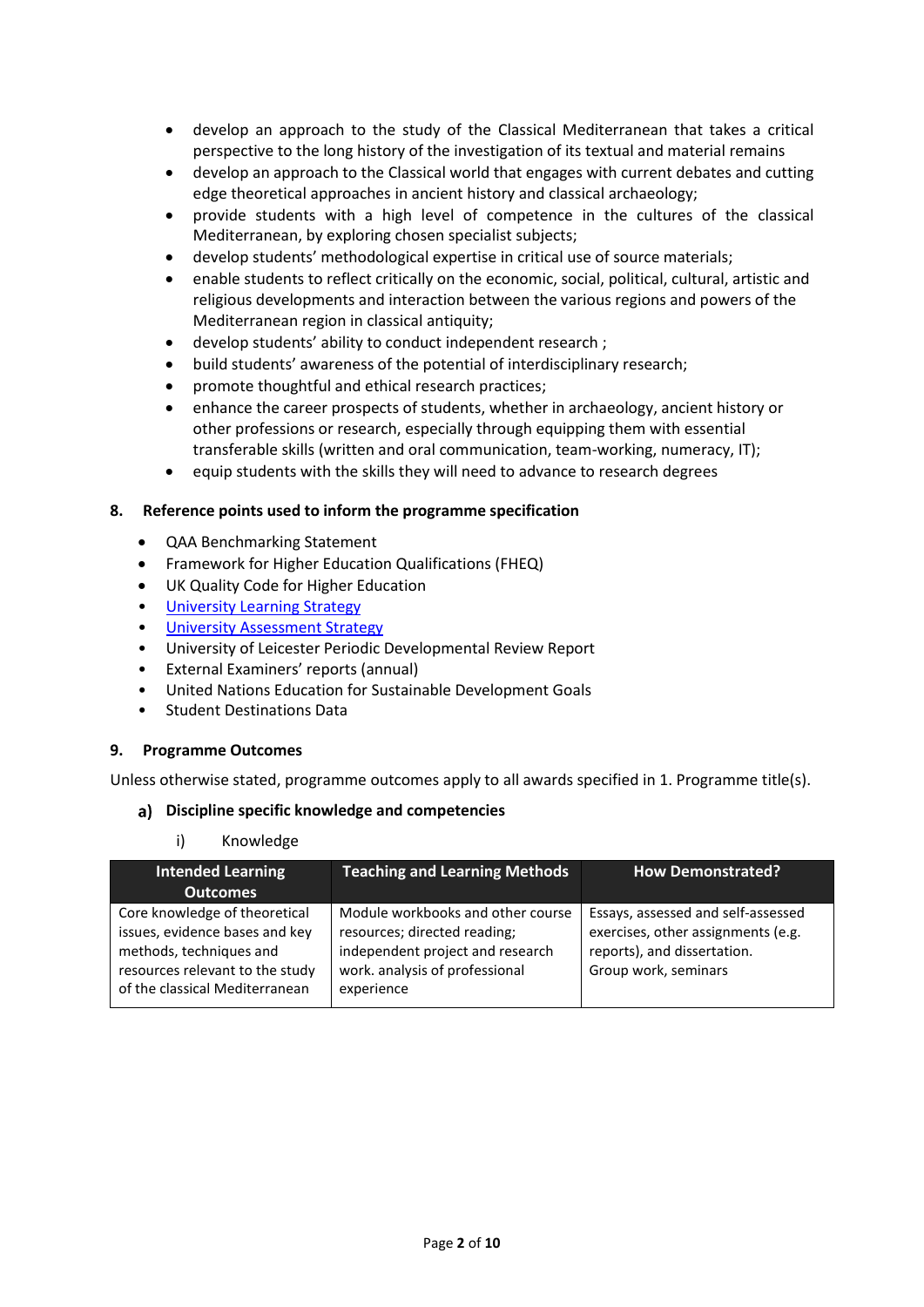# ii) Concepts

| <b>Intended Learning</b><br><b>Outcomes</b>                                                                                                                                                                                                                                                 | <b>Teaching and Learning Methods</b>                                                                                                                           | <b>How Demonstrated?</b>                                                                                                        |
|---------------------------------------------------------------------------------------------------------------------------------------------------------------------------------------------------------------------------------------------------------------------------------------------|----------------------------------------------------------------------------------------------------------------------------------------------------------------|---------------------------------------------------------------------------------------------------------------------------------|
| Theories and methods of<br>analysis and interpretation of<br>data relevant to the<br>archaeology and history of<br>classical antiquity and its<br>reception in later periods;<br>critical awareness of ethical and<br>professional dimensions to<br>archaeological and academic<br>practice | Module workbooks and other course<br>resources; directed reading;<br>independent project and research<br>work. DL also: analysis of<br>professional experience | Essays, assessed and self-assessed<br>exercises, other assignments (e.g.<br>reports), and dissertation.<br>Group work, seminars |

#### iii) Techniques

| <b>Intended Learning</b><br><b>Outcomes</b>                                                                                                                                                                      | <b>Teaching and Learning Methods</b>                                                                                                                  | <b>How Demonstrated?</b>                                                                                                        |
|------------------------------------------------------------------------------------------------------------------------------------------------------------------------------------------------------------------|-------------------------------------------------------------------------------------------------------------------------------------------------------|---------------------------------------------------------------------------------------------------------------------------------|
| Analytical and writing skills<br>enabling critical interpretations<br>of specific periods; practical<br>skills relating to the analysis of<br>texts, inscriptions, landscapes,<br>buildings and material culture | Module workbooks and other course<br>resources; directed reading;<br>independent project and research<br>work. analysis of professional<br>experience | Essays, assessed and self-assessed<br>exercises, other assignments (e.g.<br>reports), and dissertation. Group<br>work, seminars |

# iv) Critical analysis

| <b>Intended Learning</b><br><b>Outcomes</b>                                                                                                                                                                                    | <b>Teaching and Learning Methods</b>                                                                                            | <b>How Demonstrated?</b>                                |
|--------------------------------------------------------------------------------------------------------------------------------------------------------------------------------------------------------------------------------|---------------------------------------------------------------------------------------------------------------------------------|---------------------------------------------------------|
| Independent applications of<br>concepts and techniques in a<br>rigorous but self-reflexive<br>manner. Critical reviews of<br>published material, and critical<br>appraisal of existing material<br>and bodies of thematic data | Independent project and research<br>work; analysis of professional<br>experience; directed reading;<br>feedback and supervision | Dissertation, essays, assignments,,<br>and dissertation |

# v) Presentation

| <b>Intended Learning</b><br><b>Outcomes</b>                                                                                                                                                                                             | <b>Teaching and Learning Methods</b>                                                                                                                                                    | <b>How Demonstrated?</b>                                                                                |
|-----------------------------------------------------------------------------------------------------------------------------------------------------------------------------------------------------------------------------------------|-----------------------------------------------------------------------------------------------------------------------------------------------------------------------------------------|---------------------------------------------------------------------------------------------------------|
| Presentation of data analysis,<br>critical reviews and project<br>results to a professional<br>standard; ability to organise,<br>structure and write research<br>and other material<br>appropriately and with clarity<br>and coherence. | Module workbooks and other course<br>resources; feedback and<br>supervision; self-directed reading;<br>independent project and research<br>work. analysis of professional<br>experience | Essays, assessed and self-assessed<br>exercises, other assignments (e.g.<br>reports), and dissertation. |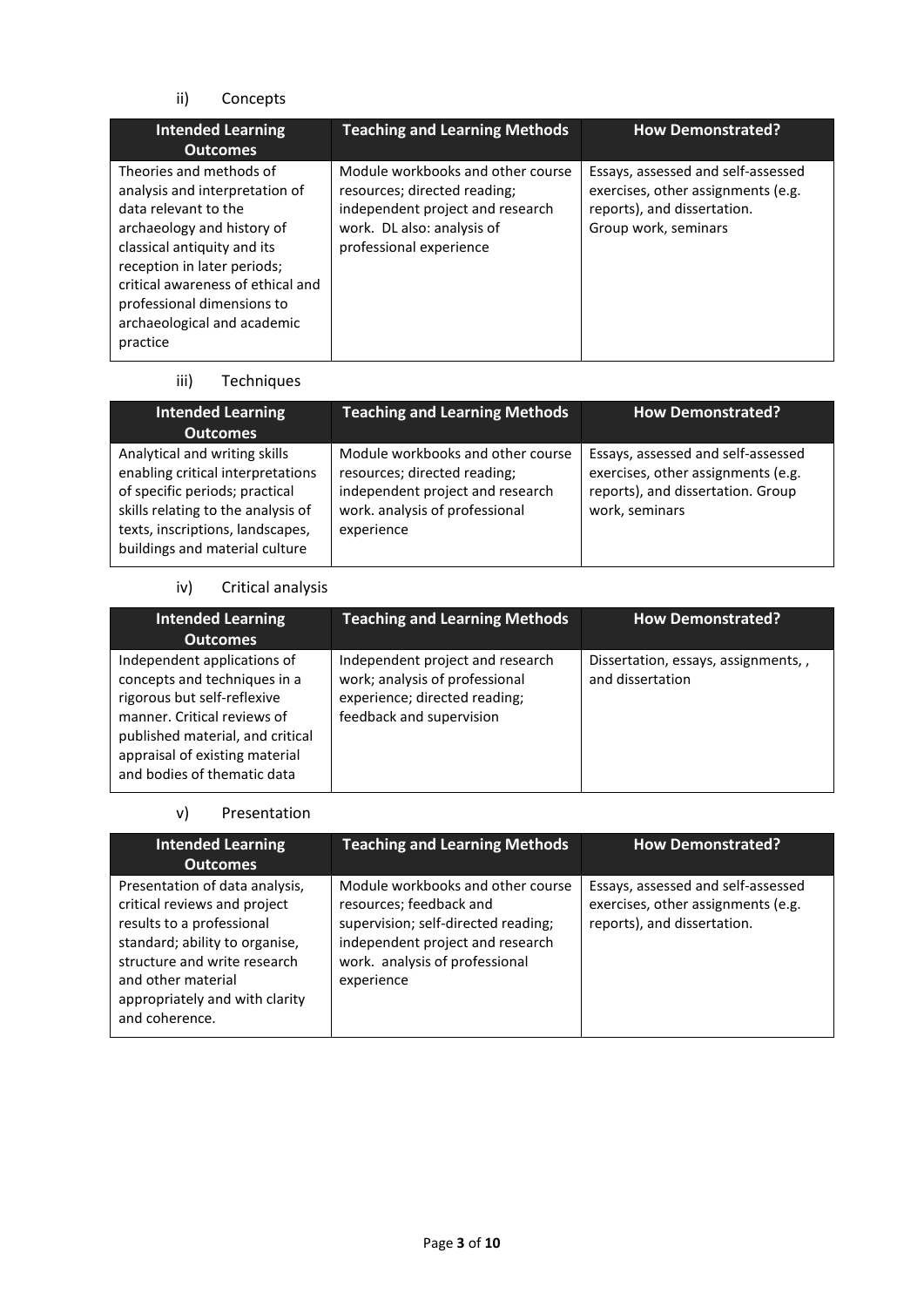# vi) Appraisal of evidence

| <b>Intended Learning</b><br><b>Outcomes</b>                                                                                                                                                                                                                                                                                                                                                                                           | <b>Teaching and Learning Methods</b>                                                                                                                    | <b>How Demonstrated?</b>                                                                                 |
|---------------------------------------------------------------------------------------------------------------------------------------------------------------------------------------------------------------------------------------------------------------------------------------------------------------------------------------------------------------------------------------------------------------------------------------|---------------------------------------------------------------------------------------------------------------------------------------------------------|----------------------------------------------------------------------------------------------------------|
| Ability to engage in project<br>design; and to appraise,<br>synthesise and prepare for<br>publication a variety of complex<br>archaeological and historical<br>material, taking into account<br>the associated conceptual<br>issues. Ability to assess the<br>relevance and weighting of<br>potential evidence, methods,<br>techniques and ideas, and<br>mount and sustain an<br>independent level of inquiry at<br>an advanced level | Module workbooks and other course<br>resources; feedback and project<br>supervision; self-directed reading;<br>independent project and research<br>work | Essays, assessed and self-assessed<br>exercises,, other assignments (e.g.<br>reports), and dissertation. |

# **b)** Transferable skills

# i) Research skills

| <b>Intended Learning</b><br><b>Outcomes</b>                                                                                                                                                                                                                                                                                                                                                  | <b>Teaching and Learning Methods</b>                                                              | <b>How Demonstrated?</b>              |
|----------------------------------------------------------------------------------------------------------------------------------------------------------------------------------------------------------------------------------------------------------------------------------------------------------------------------------------------------------------------------------------------|---------------------------------------------------------------------------------------------------|---------------------------------------|
| Ability to plan archaeologically-<br>and historically-derived or<br>based projects, and locate,<br>extract, produce and analyse<br>relevant evidence; conduct<br>significant background research<br>and literature surveys; organise<br>and marshal evidence, report<br>on findings, analyse complex<br>ideas and competing viewpoints<br>and construct sophisticated<br>critical arguments. | Project supervision. assignment<br>feedback, directed reading, course<br>and University resources | Assignments, exercises, dissertation, |

## ii) Communication skills

| <b>Intended Learning</b><br><b>Outcomes</b>                                                                                                                                                                                                                                               | <b>Teaching and Learning Methods</b>                                                                                          | <b>How Demonstrated?</b>                                                                                                                                                     |
|-------------------------------------------------------------------------------------------------------------------------------------------------------------------------------------------------------------------------------------------------------------------------------------------|-------------------------------------------------------------------------------------------------------------------------------|------------------------------------------------------------------------------------------------------------------------------------------------------------------------------|
| Respond with focus and clarity<br>to written or oral questions;<br>write clearly and concisely;<br>make effective use of graphical<br>and statistical summaries,<br>where appropriate.<br>Produce properly structured,<br>clear, advanced discussion<br>papers, reports or dissertations. | Module workbooks and other course<br>resources; feedback and project<br>supervision; independent project<br>and research work | Essays, assessed and self-assessed<br>exercises, other assignments (e.g.<br>reports), and dissertation.<br>Group work, discussions and<br>seminars within field-based module |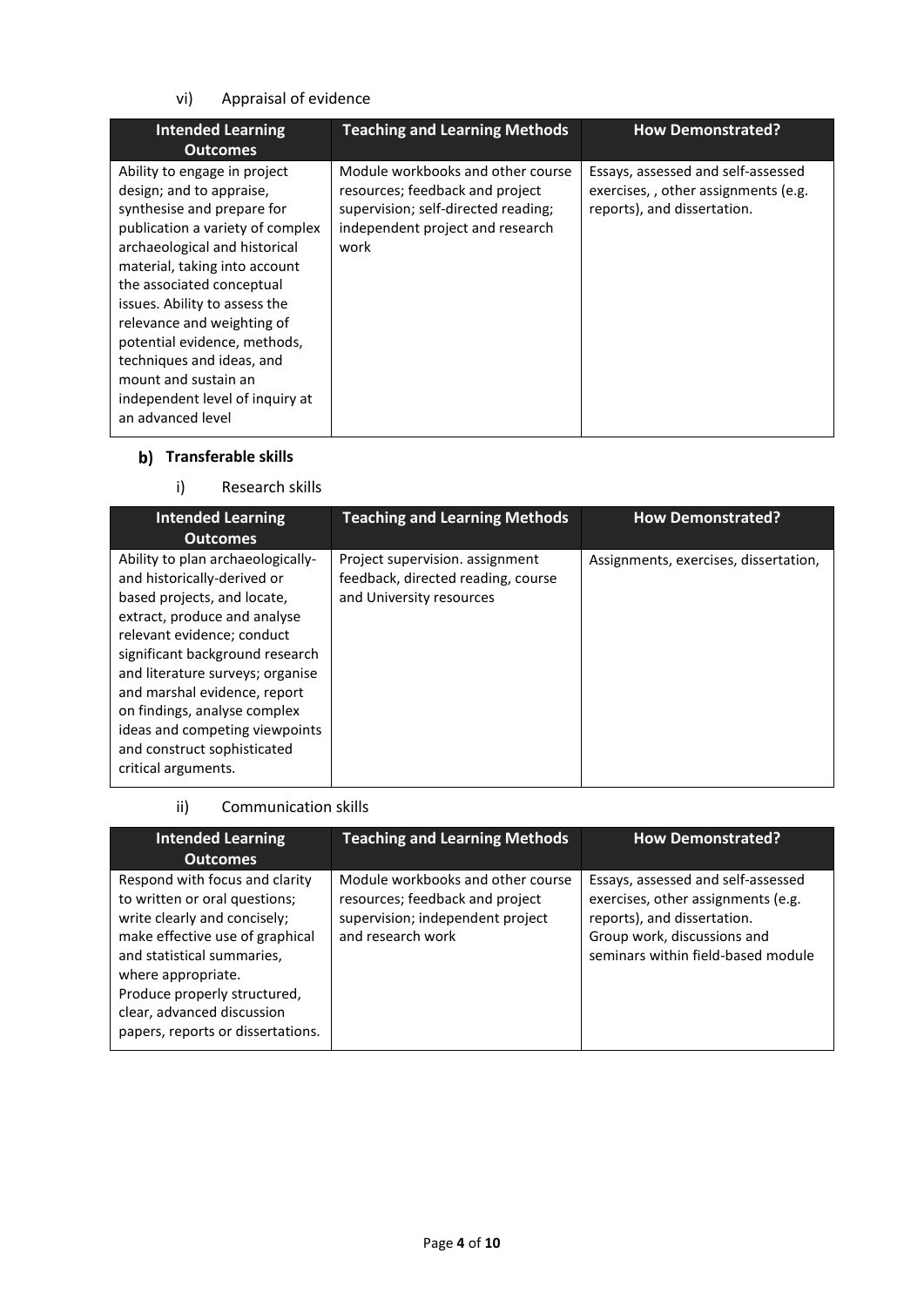# iii) Data presentation

| <b>Intended Learning</b><br><b>Outcomes</b>                                                                                              | <b>Teaching and Learning Methods</b>                                                                                              | <b>How Demonstrated?</b>                                                                                |
|------------------------------------------------------------------------------------------------------------------------------------------|-----------------------------------------------------------------------------------------------------------------------------------|---------------------------------------------------------------------------------------------------------|
| Organise and present<br>information gathered through<br>research clearly and effectively<br>including using appropriate IT<br>resources. | Independent research. Course and<br>University resources including<br>materials delivered through the<br>Student Learning Centre. | Essays, assessed and self-assessed<br>exercises, other assignments (e.g.<br>reports), and dissertation. |

# iv) Information technology

| <b>Intended Learning</b><br><b>Outcomes</b>                                                                                                 | <b>Teaching and Learning Methods</b>                                                            | <b>How Demonstrated?</b>                                                                                                                                              |
|---------------------------------------------------------------------------------------------------------------------------------------------|-------------------------------------------------------------------------------------------------|-----------------------------------------------------------------------------------------------------------------------------------------------------------------------|
| Make critical use of digital<br>resources for conducting<br>academic research, assessing<br>these resources for utility and<br>reliability. | research supervision; independent<br>research; forums and discussion<br>groups using Blackboard | Use of digital resources to produce<br>essays, other assignments (e.g.<br>reports) and dissertation; activity on<br>the relevant Blackboard sites and<br>email lists. |
| Use the online resources<br>provided by the School and the<br>University to communicate with<br>other students and tutors.                  | research supervision; independent<br>research; forums and discussion<br>groups using Blackboard | Use of digital resources to produce<br>essays, other assignments (e.g.<br>reports) and dissertation; activity on<br>the relevant Blackboard sites and<br>email lists. |
| Develop skills in key software<br>suites (office tools; graphics;<br>search tools).                                                         | Research supervision; independent<br>research; forums and discussion<br>groups using the VLE.   | Use of digital resources to produce<br>essays, other assignments (e.g.<br>reports) and dissertation; activity on<br>the relevant VLE sites and email lists.           |

# v) Problem solving

| <b>Intended Learning</b><br><b>Outcomes</b>                                                                                             | <b>Teaching and Learning Methods</b>                                                       | <b>How Demonstrated?</b>                                                                                |
|-----------------------------------------------------------------------------------------------------------------------------------------|--------------------------------------------------------------------------------------------|---------------------------------------------------------------------------------------------------------|
| Independently approach<br>questions relating to our<br>historical or archaeological<br>understanding of the classical<br>Mediterranean. | Problem-oriented exercises;<br>research supervision;); feedback and<br>project supervision | Essays, assessed and self-assessed<br>exercises, other assignments (e.g.<br>reports), and dissertation. |
| Critically select and apply                                                                                                             | Problem-oriented exercises;                                                                | Essays, assessed and self-assessed                                                                      |
| methods for addressing                                                                                                                  | research supervision;); feedback and                                                       | exercises, other assignments (e.g.                                                                      |
| research questions.                                                                                                                     | project supervision                                                                        | reports), and dissertation.                                                                             |
| Critically select and analyse                                                                                                           | Problem-oriented exercises;                                                                | Essays, assessed and self-assessed                                                                      |
| primary material for addressing                                                                                                         | research supervision;); feedback and                                                       | exercises, other assignments (e.g.                                                                      |
| research questions.                                                                                                                     | project supervision                                                                        | reports), and dissertation.                                                                             |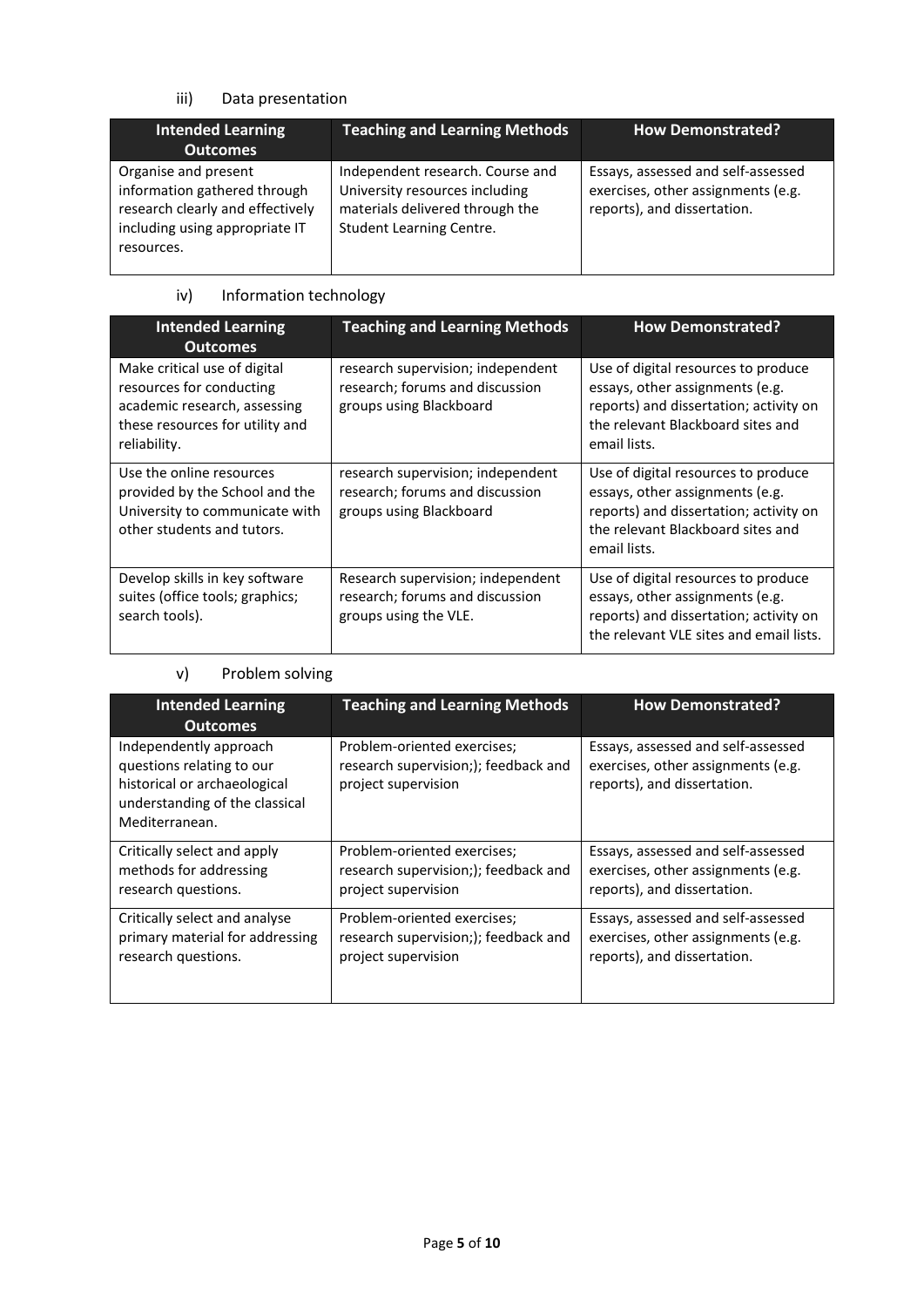# vi) Working relationships

| <b>Intended Learning</b><br><b>Outcomes</b>                                                                      | <b>Teaching and Learning Methods</b>                                                                                                                                              | <b>How Demonstrated?</b>                                                                                                                            |
|------------------------------------------------------------------------------------------------------------------|-----------------------------------------------------------------------------------------------------------------------------------------------------------------------------------|-----------------------------------------------------------------------------------------------------------------------------------------------------|
| Know how to draw<br>appropriately on specialist<br>knowledge; ability to contribute<br>to and comment upon ideas | Problem-oriented exercises;<br>research supervision; feedback and<br>project supervision and/or field-<br>based module practical sessions;<br>analysis of professional experience | Contribution to discussion lists and<br>to dissertation proposal discussions,.<br>Group work, discussions and<br>seminars within field-based module |

#### vii) Managing learning

| <b>Intended Learning</b><br><b>Outcomes</b>                                                                                                                                                                                                                                  | <b>Teaching and Learning Methods</b>                                                                                                                                                                                                          | <b>How Demonstrated?</b>                                                                                                                           |
|------------------------------------------------------------------------------------------------------------------------------------------------------------------------------------------------------------------------------------------------------------------------------|-----------------------------------------------------------------------------------------------------------------------------------------------------------------------------------------------------------------------------------------------|----------------------------------------------------------------------------------------------------------------------------------------------------|
| Demonstrate independence and<br>time management and<br>organizational skills. Identify a<br>feasible research project;<br>establish a realistic research<br>time-table, reflecting on and<br>'writing up' results, including<br>developing specialised<br>analytical skills. | Formal guidance on seminar<br>presentations; course workbook and<br>other course and University<br>resources; coursework schedules<br>and expectations; peer pressure and<br>discussion; assignment feedback and<br>dissertation supervision. | meeting coursework deadlines for<br>assignments, exercises and<br>dissertation; demonstrating progress<br>in assignments throughout the<br>course. |

#### viii) Career management

| <b>Intended Learning</b><br><b>Outcomes</b>                                                                                                 | <b>Teaching and Learning Methods</b>                                                                    | <b>How Demonstrated?</b>                                                                                                                                                                                                                         |
|---------------------------------------------------------------------------------------------------------------------------------------------|---------------------------------------------------------------------------------------------------------|--------------------------------------------------------------------------------------------------------------------------------------------------------------------------------------------------------------------------------------------------|
| Ability to demonstrate the<br>above transferable skills;<br>independent research skills<br>appropriate for progress to<br>doctoral research | Tutorial discussion and advice;<br>career advice resources provided by<br>the University and the School | Award of the degree; discussion of<br>career prospects and future plans<br>with Programme Coordinator,<br>Postgraduate Tutor and other<br>academic mentors in the School; use<br>and completion of University-<br>supplied resources and courses |

## **10. Special features**

This MA is highly distinctive, focusing as it does on the integration of Archaeology and Ancient History. It is suitable for students with a background in classics, ancient history, classical archaeology, or archaeology. This postgraduate programme differs dramatically from traditional Master's level programmes in Classical Archaeology, or in Ancient History in that it offers a fully integrated approach to both classical texts and material culture. It also offers a stronger theoretical framework than many comparable degrees. This programme provides students with sophisticated conceptual tools to address BOTH archaeological and written source materials, and the issues they generate.

The importance of understanding the different traditions and disciplines involved in study of the Classical world is emphasised throughout the programme, including the continued importance of the Classical World throughout subsequent periods.

## **11. Indicators of programme quality**

External examiners' reports on the quality of the programme have been uniformly supportive, albeit not without constructive comments and suggestions that have actively informed its ongoing development and review.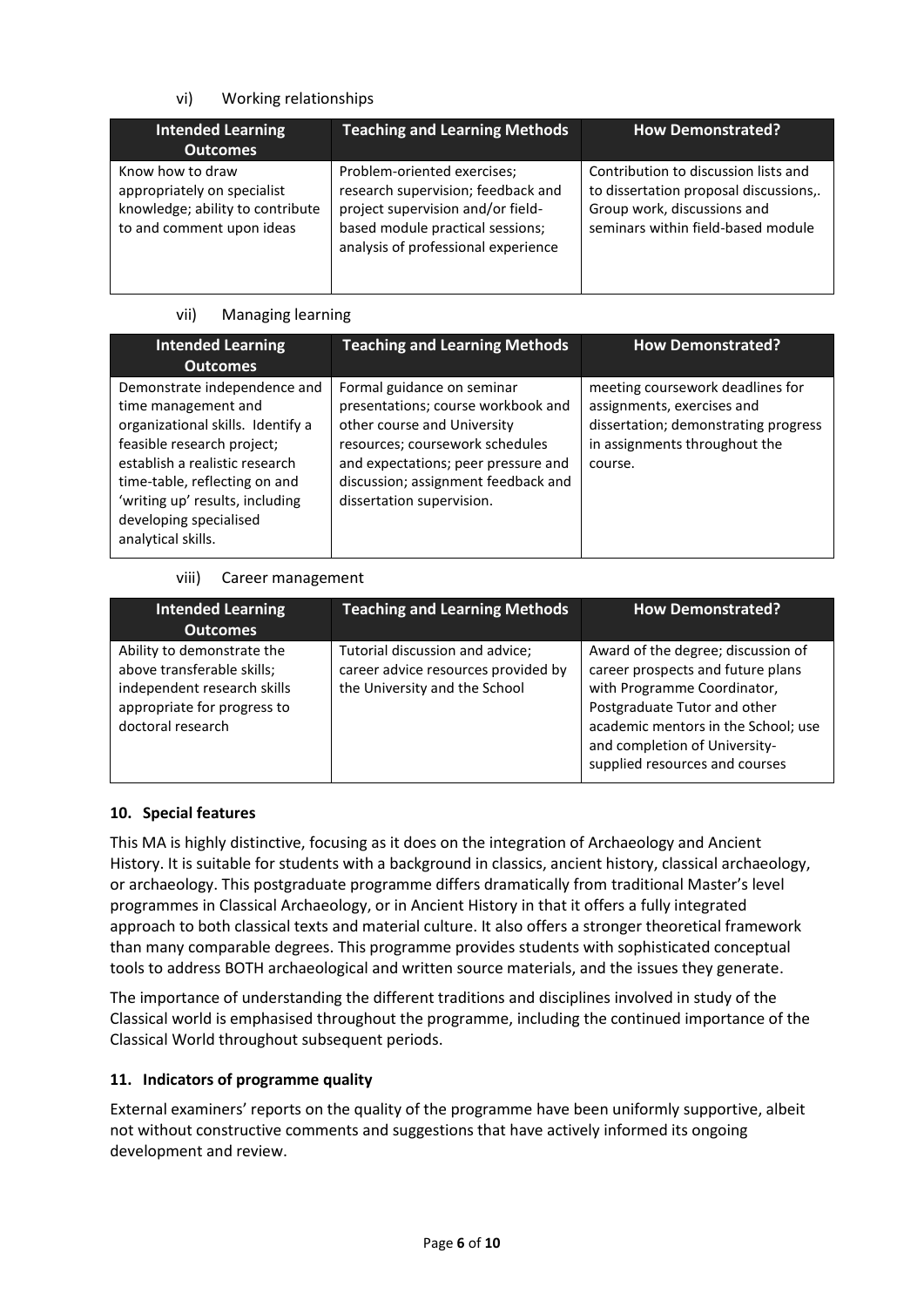The following comments are taken directly from the external examiner's reports:

*"The high quality of teaching shone through the materials submitted – the feedback was also very helpful."* 

*"The course materials were laid out in an exemplary manner. The content of the MA/PG Dip/PG Cert Classical Mediterranean was wide ranging, engaged with current research issues and prepared the students well for their assignments."*

*"The assessments struck me as well designed, and appropriate for modules at postgraduate level – they aimed to introduce students to the disciplines of PG work, developed their critical awareness and tested their abilities to research and develop an argument."*

*"I would once again emphasise the success of this Masters course, the high achievement of the best candidates and the dedication and skill of those teaching it"*

#### **12. Criteria for award and classification**

This programme follows the standard scheme of taught postgraduate award and classification set out i[n Senate Regulations](http://www.le.ac.uk/senate-regulations) – see the version of *Senate Regulation 6 governing taught postgraduate programmes of study* relevant to year of entry.

#### **13. Progression points**

As defined i[n Senate Regulations](http://www.le.ac.uk/senate-regulation6) - refer to the version of *Senate Regulation 6 governing taught postgraduate programmes of study* relevant to year of entry.

In cases where a student has failed to meet a requirement to progress he or she will be required to withdraw from the course and a recommendation will be made to the Board of Examiners for an intermediate/exit award where appropriate.

### **14. Rules relating to re-sits or re-submissions**

As defined i[n Senate Regulations](http://www.le.ac.uk/senate-regulation6) - refer to the version of *Senate Regulation 6 governing taught postgraduate programmes of study* relevant to year of entry.

#### **15. External Examiners reports**

The details of the External Examiner(s) for this programme and the most recent External Examiners' reports for this programme can be found at [exampapers@Leicester](https://exampapers.le.ac.uk/) [log-in required]

#### **16. Additional features** (e.g. timetable for admissions)

Admissions are in October, February and June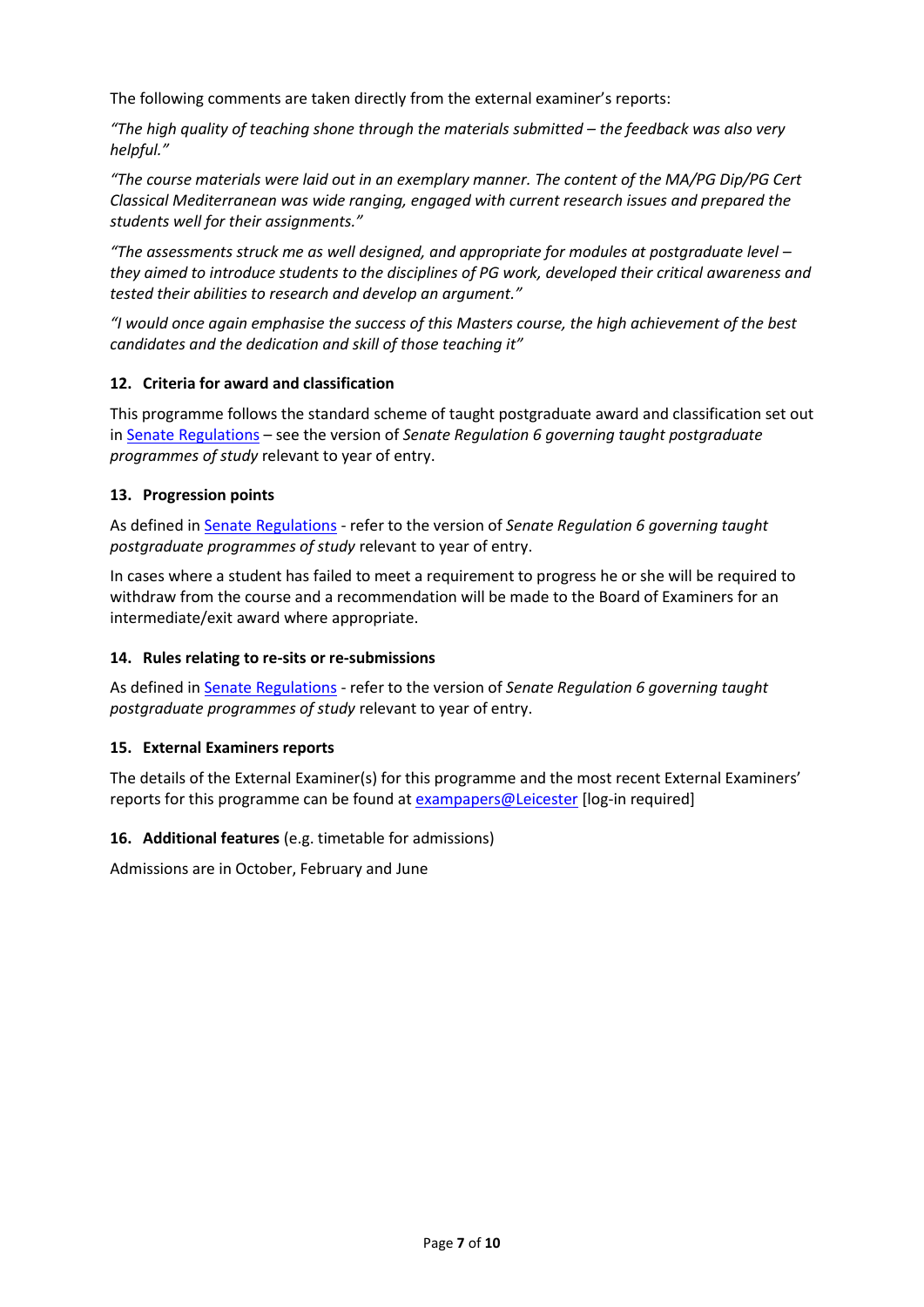

# **Programme Specification (Postgraduate) FOR ENTRY YEAR:** Choose an item.

**Date created:** Click or tap here to enter text. **Last amended:** Click or tap to enter a date. **Version no.** Choose an item.

# **Appendix 1: Programme structure (programme regulations)**

The University regularly reviews its programmes and modules to ensure that they reflect the current status of the discipline and offer the best learning experience to students. On occasion, it may be necessary to alter particular aspects of a course or module.

Masters/Postgraduate Diploma in the Classical Mediterranean by Distance Learning

#### **Credit breakdown**

| <b>Status</b>        | <b>Year long</b> | Semester 1 | Semester 2 | <b>Other delivery</b><br>period |
|----------------------|------------------|------------|------------|---------------------------------|
| Core taught          | 60 credits       | n/a        | n/a        | n/a                             |
| Optional             | 60 credits       | n/a        | n/a        | n/a                             |
| Dissertation/project | 60 credits       | n/a        | n/a        | n/a                             |

Choose an item. credits in total

# **Level 7/Year 1 2021/22**

Core modules

| <b>Delivery period</b> | Code   | <b>Title</b>                      | <b>Credits</b> |
|------------------------|--------|-----------------------------------|----------------|
| Choose an item.        | AR7552 | <b>Text and Material Culture</b>  | 30 credits     |
| Choose an item.        | AR7553 | Encountering the Classical World: | 30 credits     |
| Choose an item.        | AR7526 | Dissertation* OR                  | 60 credits     |
| Choose an item.        | AR7529 | Dissertation*                     | 90 credits     |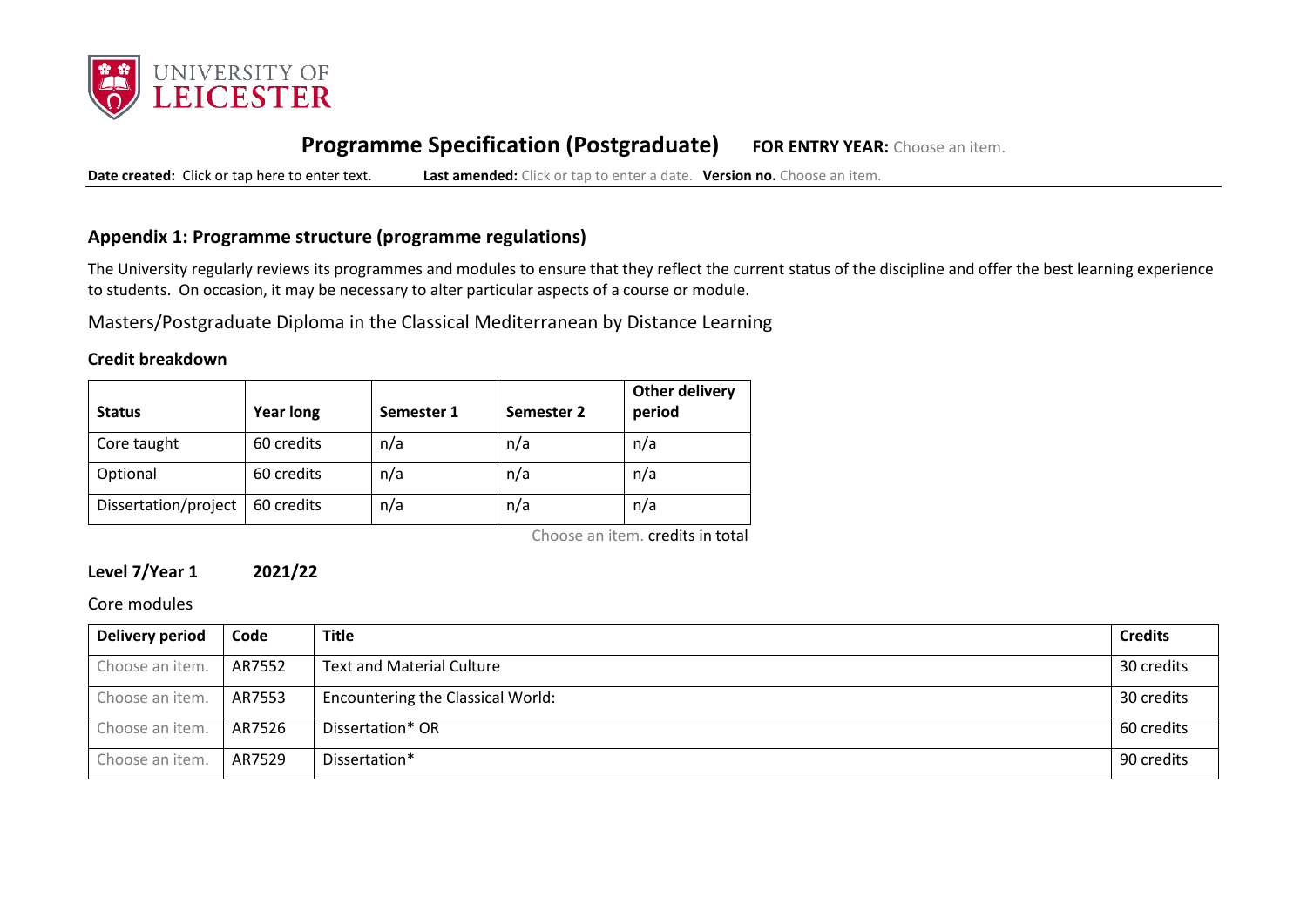### **Notes**

\* Compulsory only for the degree of MA – students take either the 60 credit or 90 credit dissertation, and then either 2 x 30 credit optional modules or 1 x 30 credit optional module respectively to make 180 credits.

## Option modules

| Delivery period | Code   | <b>Title</b>                                         | <b>Credits</b> |
|-----------------|--------|------------------------------------------------------|----------------|
| Choose an item. | AR7528 | Landscape Archaeology                                | 30 credits     |
| Choose an item. | AH7560 | Households and domesticity in the Ancient World      | 30 credits     |
| Choose an item. | AH7566 | Study Tour [limited places; subject to availability] | 30 credits     |

#### **Notes**

This is an indicative list of option modules and not definitive of what will be available. Option module choice is also subject to availability, timetabling, student number restrictions and, where appropriate, students having taken appropriate pre-requisite modules.

i. Candidates who accumulate 120 credits from the taught modules and satisfy the examiners in each of the modules will be awarded a Postgraduate Diploma.

ii. Candidates who accumulate 180 credits, satisfy the examiners in each of the modules and submit a satisfactory dissertation/project will be awarded a Masters degree

Postgraduate Certificate in the Classical Mediterranean

# **Credit breakdown**

| <b>Status</b>        | <b>Year long</b> | Semester 1 | Semester 2 | <b>Other delivery</b><br>period |
|----------------------|------------------|------------|------------|---------------------------------|
| Core taught          | n/a              | n/a        | n/a        | n/a                             |
| Optional             | 60 credits       | n/a        | n/a        | n/a                             |
| Dissertation/project | n/a              | n/a        | n/a        | n/a                             |

Choose an item. credits in total